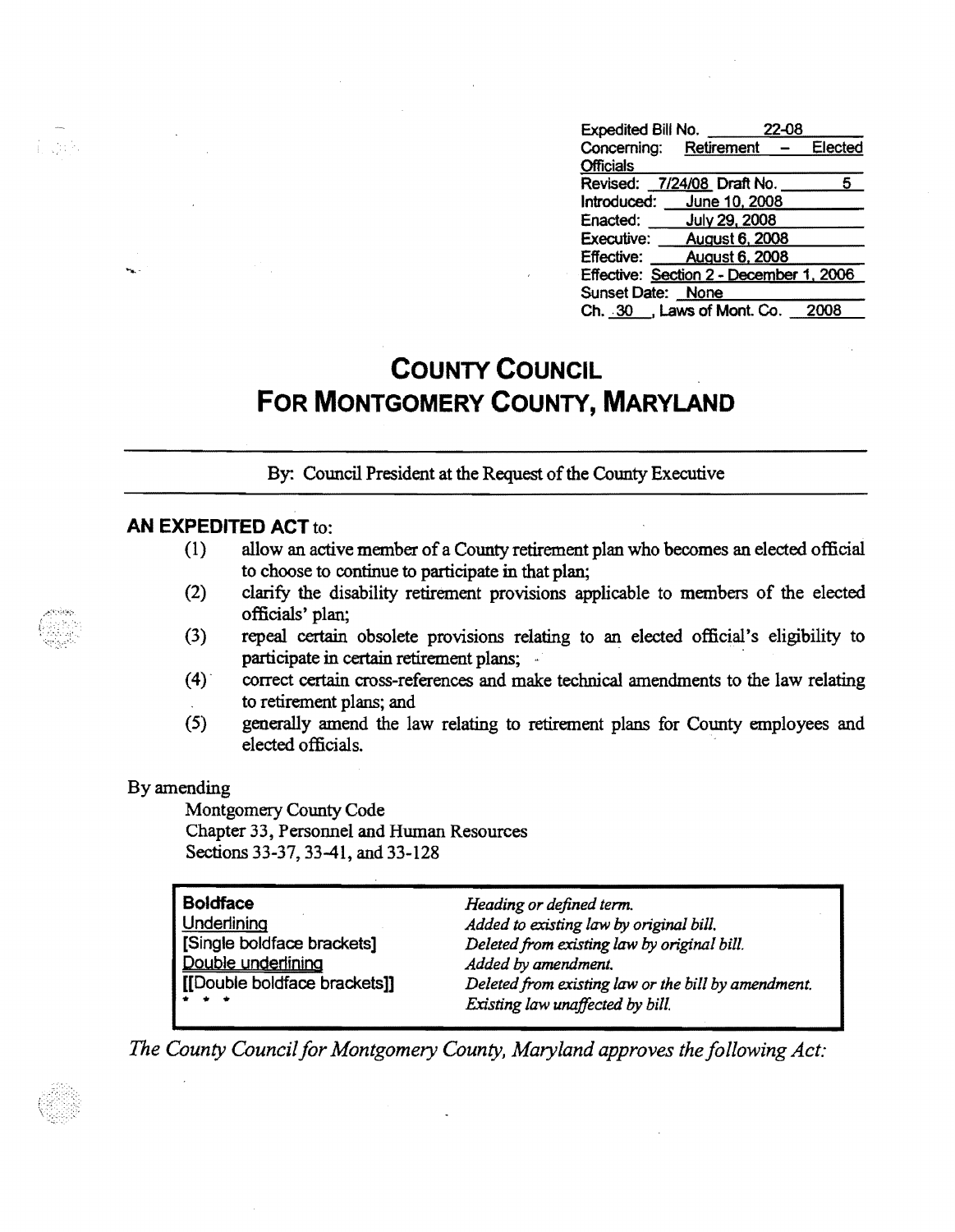$\mathcal{L}_{\text{eff}}$ 

| 1              |     | Sec. 1. Sections 33-37, 33-41, and 33-128 are amended as follows:                        |  |
|----------------|-----|------------------------------------------------------------------------------------------|--|
| $\overline{2}$ |     | 33-37. Membership requirements and membership groups.                                    |  |
| 3              |     |                                                                                          |  |
| 4              | (c) | Elected officials. Membership will be optional for the sheriff, the state's              |  |
| 5              |     | attorney, and for any county official elected for a fixed term as                        |  |
| 6              |     | specifically provided in the charter of the county, and without the need                 |  |
| 7              |     | to meet any other entrance membership requirements that may be                           |  |
| 8              |     | specified herein. Membership shall be effective on the date the                          |  |
| 9              |     | employee's application for membership is approved.                                       |  |
| 10             |     | $[(d)]$ (c) <i>Appointed officials</i> . Each person appointed by the [County] Executive |  |
| 11             |     | or [County] Council to head a principal department[,] or office[, or                     |  |
| 12             |     | agency] of the [county] County government must be subject to all                         |  |
| 13             |     | regulations and laws governing full-time members of the retirement                       |  |
| 14             |     | system.                                                                                  |  |
| 15             | (d) | Hearing Examiners. Any person appointed by the Executive or Council                      |  |
| 16             |     | to serve as a hearing examiner must be treated as a full-time employee                   |  |
| 17             |     | under the laws and regulations governing members of the retirement                       |  |
| 18             |     | system if that person serves full time as a hearing examiner, and must be                |  |
| 19             |     | treated as a part-time employee under the laws and regulations                           |  |
| 20             |     | governing members of the retirement system if that person serves less                    |  |
| 21             |     | than full time as a hearing examiner.                                                    |  |
| 22             | (e) | Retirement plans.                                                                        |  |
| 23             |     | *<br>*<br>*                                                                              |  |
| 24             |     | (4)<br>[An individual who is an elected official on December 1,<br>(A)                   |  |
| 25             |     | 1986, and was a Group A employee before December 1,                                      |  |
| 26             |     | 1986, must continue to participate in the retirement plan of                             |  |
| 27             |     | the retirement system in which the individual participated                               |  |

 $\bar{z}$ 

 $\sim 10$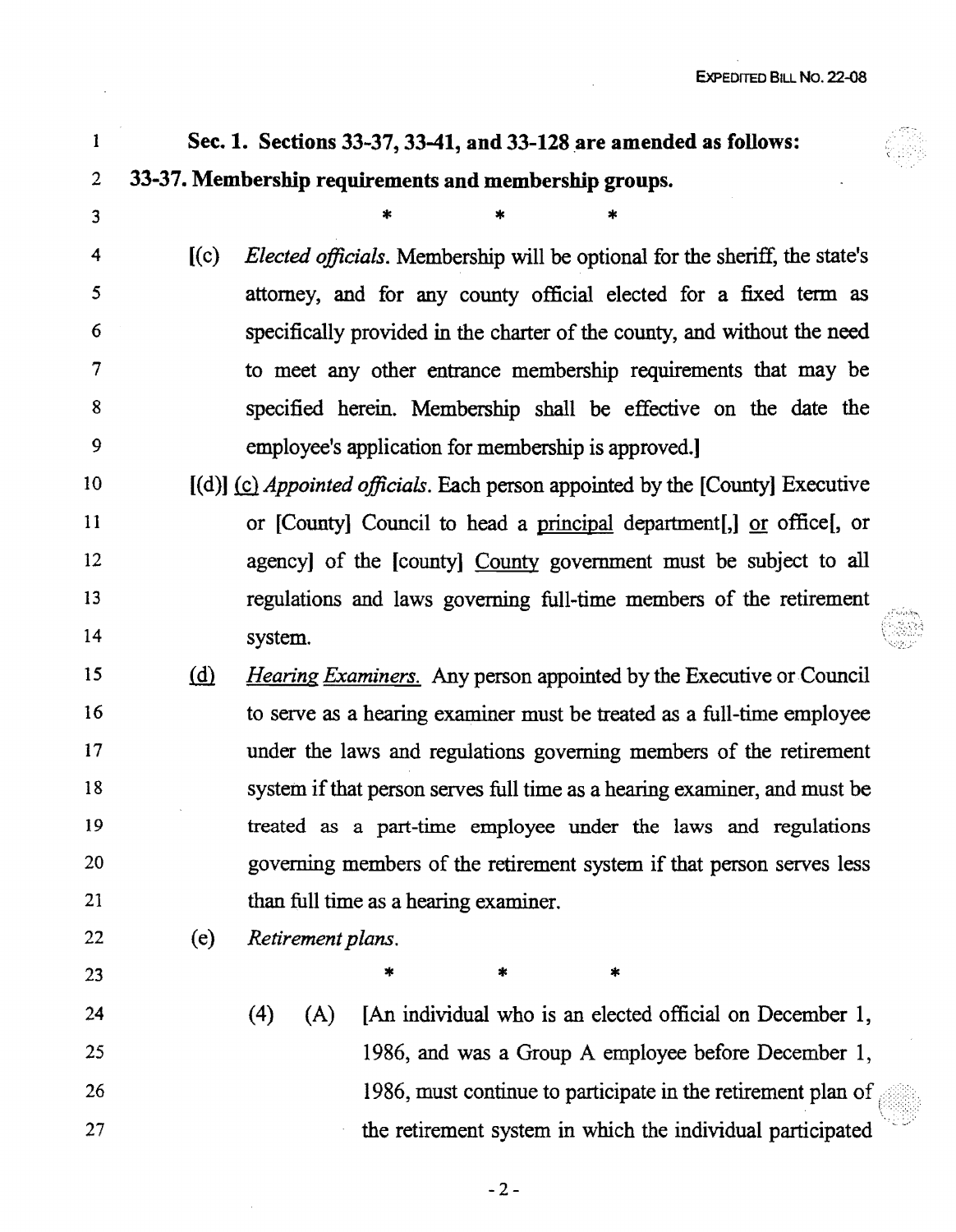. 28 before December 1, 1986, except as provided in subsection 29 (e)(5)(A). An individual who is an elected official on 30 December 1, 1986, and was not a member of a retirement 31 plan of the retirement system on November 30, 1986, as a 32 result of exercising the right described in subsection (c), 33 may elect to become a participant in the elected officials'  $34$  plan as provided in subsection (e)(5)(A).] 35 [(B) An individual who is an elected official on December 1, 36 1986, and was not a Group A employee on November 30, 37 1986, must become an elected officials' participant on 38 December 1, 1986, except as provided in subsection 39 (e)(6)(A).] 40 [(C) An individual who becomes an elected official on or after 41 December 2, 1986, but before December 1, 1989, must 42 become an elected officials' participant on the date the 43 individual becomes an elected official except as provided 44 in subsection (e)(6)(A). 45 (D) (i)] Except as [otherwise] provided in subparagraphs (B) 46 **and**  $(C)$ , any individual who becomes an elected official 47 *for or after December 1, 1989* must become **[an] a** 48 member of the elected officials' [participant] plan on the 49 date the individual becomes an elected official. 50 **(B)** If an individual was an active member of a County 51 retirement plan. including an employee on leave without 52 **https://web/2013.** [[immediately]] before becoming an elected official, 53 the individual may choose to continue or return to 54 participate in the retirement plan in which the individual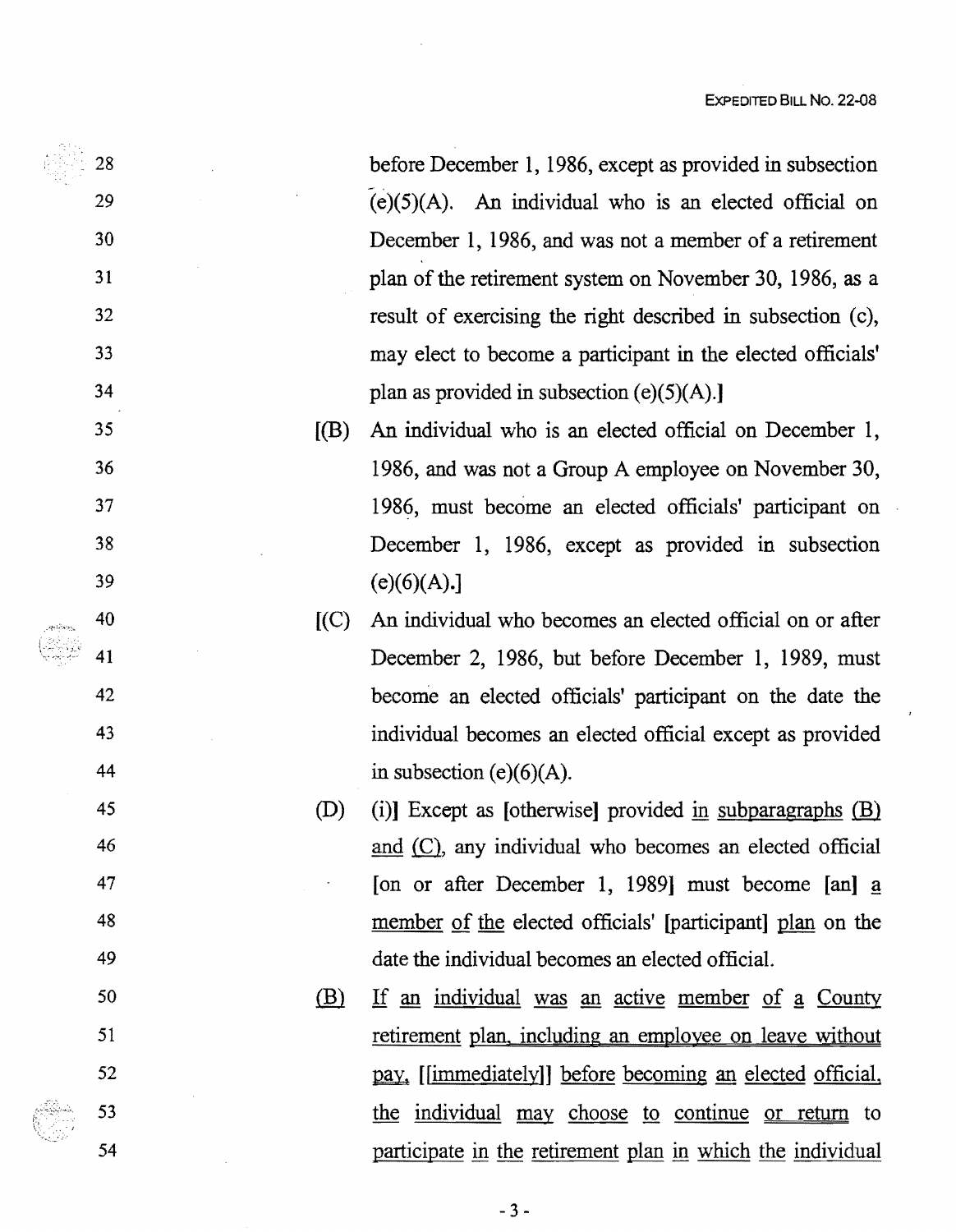| 55 |     |         | official,<br><i>participated</i><br><u>before</u><br>elected<br>becoming<br>an    |
|----|-----|---------|-----------------------------------------------------------------------------------|
| 56 |     |         | subject to the eligibility and transfer rules set out in                          |
| 57 |     |         | $[$ [subsections $(e)$ ]] this subsection and subsection $(f)$ .                  |
| 58 |     | $\circ$ | An individual who chooses to continue to participate in a                         |
| 59 |     |         | <u>County retirement plan in which the individual participated</u>                |
| 60 |     |         | [[immediately]] before becoming an elected official must                          |
| 61 |     |         | not participate in the elected official's plan.                                   |
| 62 |     |         | $[(ii)]$ $[(11)]$ If any highly compensated participant must be                   |
| 63 |     |         | excluded from the elected officials' plan to maintain the                         |
| 64 |     |         | plan's qualified status under the Internal Revenue Code,                          |
| 65 |     |         | the highly compensated participant must participate in the                        |
| 66 |     |         | retirement savings plan under Article VIII.]                                      |
| 67 | (5) | (A)     | An elected official who [must continue to participate in                          |
| 68 |     |         | another plan under subsection $(e)(4)(A)$ ] chooses to                            |
| 69 |     |         | continue to participate in another County retirement plan                         |
| 70 |     |         | <u>under paragraph <math>(4)(B)</math></u> may become [an] <u>a member of the</u> |
| 71 |     |         | elected officials' [participant] plan at any time while an                        |
| 72 |     |         | elected official after terminating participation in the other                     |
| 73 |     |         | plan.                                                                             |
| 74 |     | (B)     | An individual who [makes the choice under subsection                              |
| 75 |     |         | $(e)(5)(A)$ ] chooses to become a member of the elected                           |
| 76 |     |         | officials' plan under subparagraph (A) retains [that] the                         |
| 77 |     |         | individual's rights under the plan in which [that] the                            |
| 78 |     |         | individual was a member before [that date] becoming a                             |
| 79 |     |         | member of the elected officials' plan, except for disability,                     |
| 80 |     |         | but is not entitled to a refund of contributions [to the prior].                  |
| 81 |     |         | from that plan [because of the transfer to the elected                            |
|    |     |         |                                                                                   |

 $\sim$ 

 $\sim 10^7$ 

 $-4-$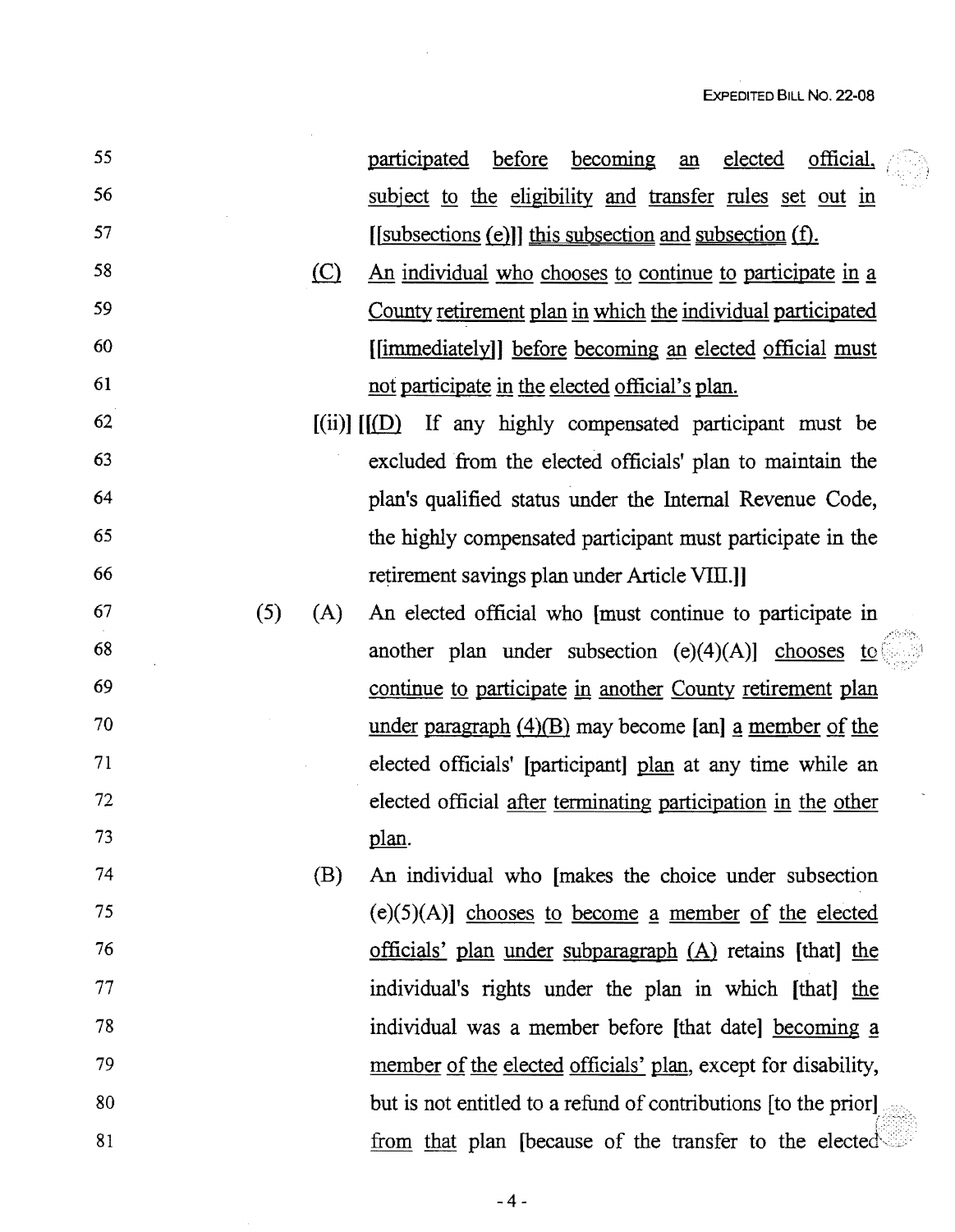82 officials' plan. The disability benefits of [the] an 83 individual who chooses to [be an elected officials' 84 **participant** become a member of the elected officials' plan 85 under subparagraph (A) are specified in article [VI] VIII. 86 [That] The individual's vested rights under the elected 87 officials' plan must be determined based on [that] the 88 individual's total [number of years of] credited service, 89 which includes service in the prior plan. The amount of 90 [that] the individual's retirement benefit under the prior 91 plan must be determined based only on credited service 92 while participating in the prior plan. However, [that] the 93 individual's regular earnings until [the time of] retirement 94 or other termination of service with the County or a 95 participating agency must be used in determining final 96 average earnings for purposes of determining the amount 97 ofthe retirement benefit under the prior plan.

98 (C) The [county executive] Executive must [develop] adopt 99 regulations[,1 under method (3)[,] to allow an eligible 100 individual to make the choice [provided for in this 101 subsection  $33-37(e)(5)$ ] authorized by subparagraph (A).

102 [(6) (A) An elected official who must become an elected officials' 103 **participant** under subsection (e)(4)(B) or (e)(4)(C) may 104 choose to participate in a retirement plan of the retirement 105 system in which the elected official would otherwise be 106 eligible to participate. An elected official who must 107 become an elected officials' participant under subsection 108 (e)(4)(B) must make this choice before July 1, 1987. An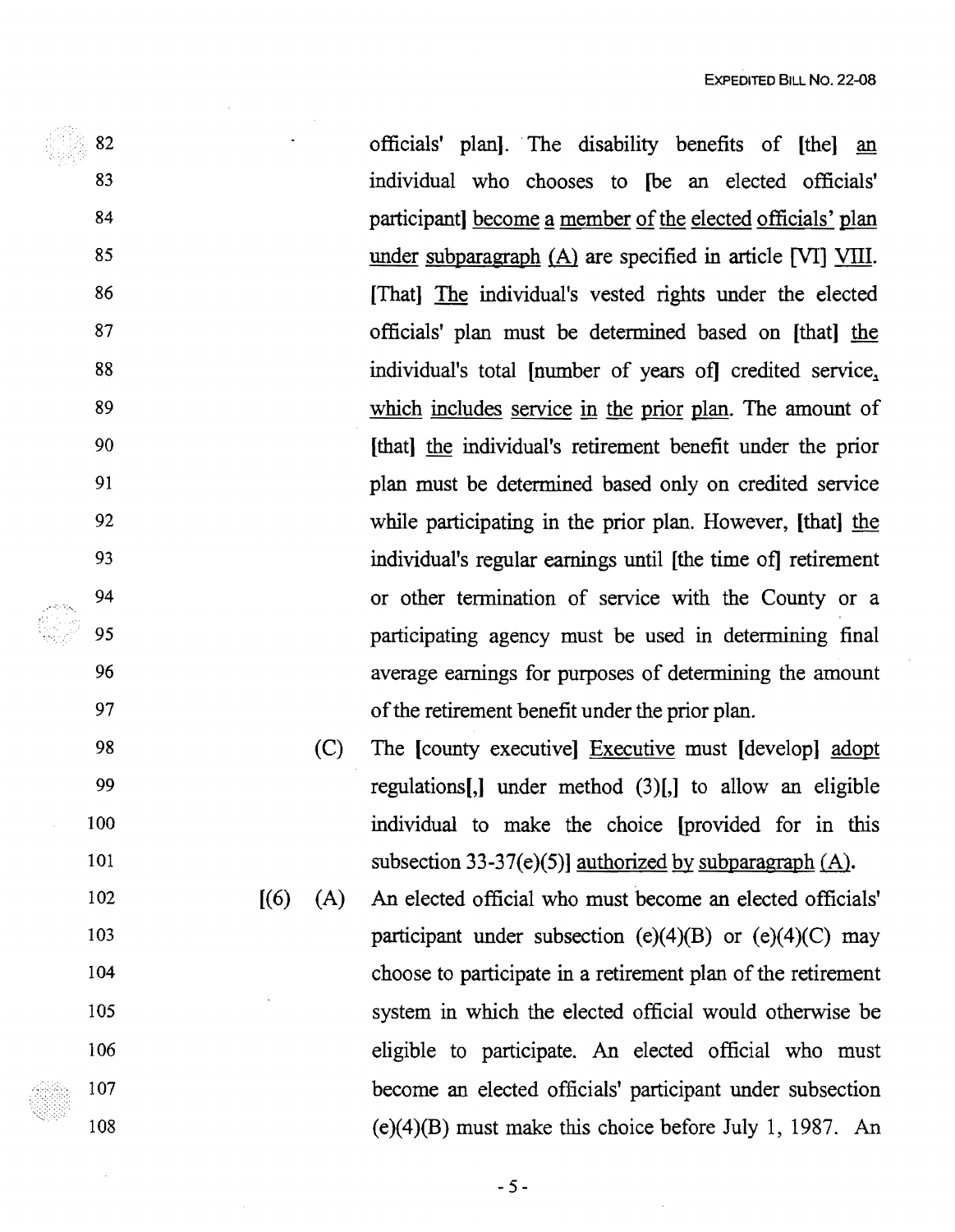109 elected official who must become an elected officials' 110 **participant** under subsection (e)(4)(C) must make this 111 choice before the date that is 7 months from the elected 112 official's date of enrollment. 113 [(B) An elected official who makes the choice under subsection 114 (e)(6)(A) must receive the account balance in that elected 115 officials participant's voluntary elected officials' participant 116 contributions account. The account balance of that 117 participant's required elected officials' participant 118 contributions account will be transferred to the retirement 119 **plan in which the elected official has chosen to participate.** 120 The elected official also must contribute to the plan the 121 difference between: 122 (i) The mandatory contributions the elected official 123 would have contributed to the plan between the date 124 of enrollment in the elected officials' plan and the 125 date of transfer had the elected official participated 126 during that period; and 127 (ii) That elected officials' participant's required elected 128 officials' participant contributions account balance. 129 The account balance in that participant's county 130 elected officials' contributions account is forfeited 131 and the county must contribute to the other plan, on 132 behalf of that elected official, whose contributions 133 the county would have made between the date of the 134 enrollment in the elected officials' plan and the date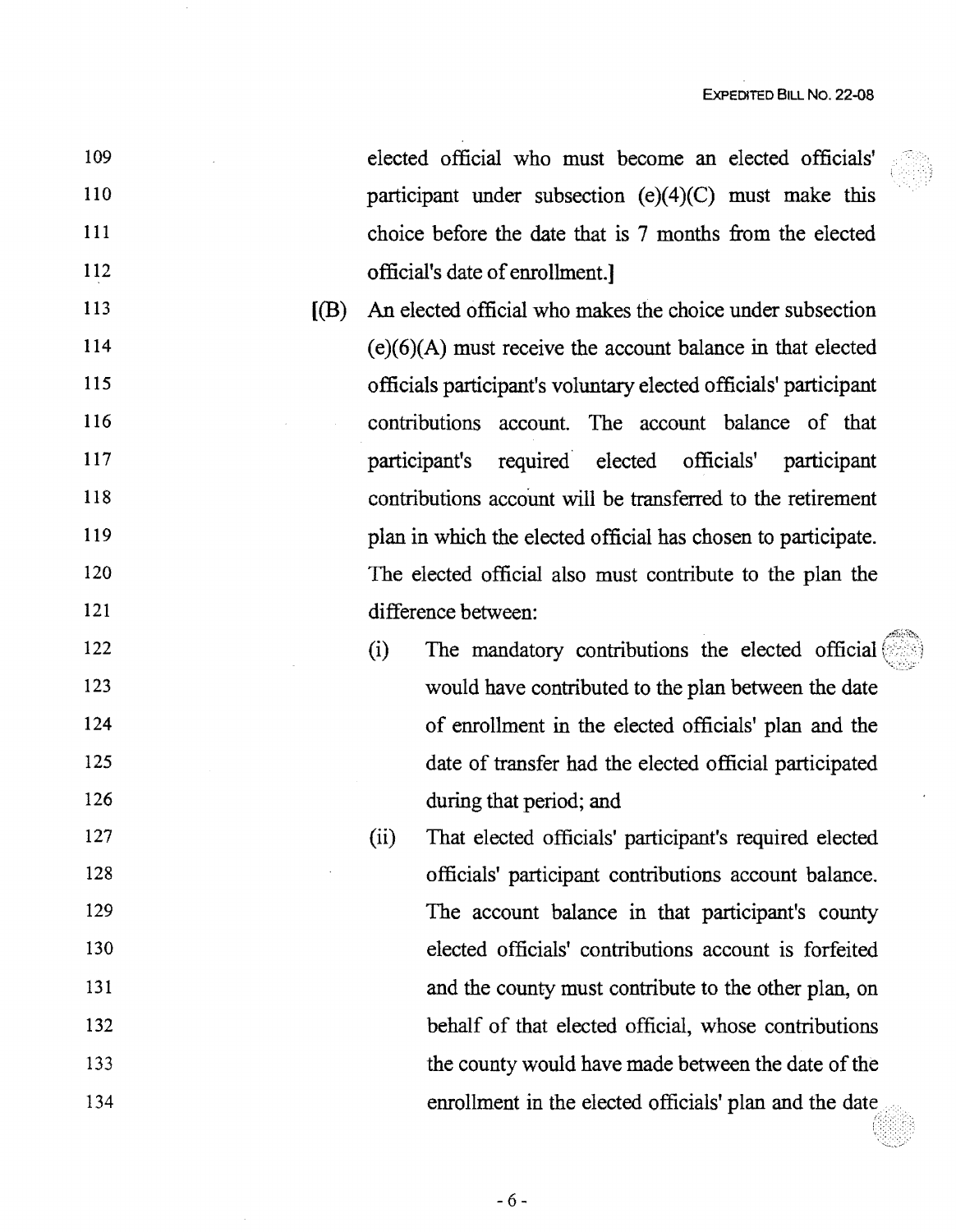$\sigma$ 

 $\hat{\boldsymbol{\epsilon}}$ 

| 135 |       | of transfer had the elected official participated in                                                                                  |  |  |  |  |
|-----|-------|---------------------------------------------------------------------------------------------------------------------------------------|--|--|--|--|
| 136 |       | that plan during that period.]                                                                                                        |  |  |  |  |
| 137 |       | The County Executive must issue regulations, under<br>(C)                                                                             |  |  |  |  |
| 138 |       | method (3), to allow an eligible individual to make the                                                                               |  |  |  |  |
| 139 |       | choice allowed under subsection $(e)(6)(A)$ .]                                                                                        |  |  |  |  |
| 140 |       | An elected official who must become an elected officials'<br>$[$ (D) $]$                                                              |  |  |  |  |
| 141 |       | participant under subsection (e)(4)(B) or (e)(4)(C) also                                                                              |  |  |  |  |
| 142 |       | may participate in another retirement plan of the retirement                                                                          |  |  |  |  |
| 143 |       | system under subsection $(e)(7)$ .]                                                                                                   |  |  |  |  |
| 144 | [(7)] | Except as provided in this paragraph, an individual who becomes                                                                       |  |  |  |  |
| 145 |       | an elected officials' participant must remain an elected officials'                                                                   |  |  |  |  |
| 146 |       | participant until that individual is not an elected official. An                                                                      |  |  |  |  |
| 147 |       | elected officials' participant who is eligible to make a choice                                                                       |  |  |  |  |
| 148 |       | under subsection (e)(5)(A) or (e)(6)(A) and who has completed                                                                         |  |  |  |  |
| 149 |       | the lesser of a full term of office or 4 years of credited service in                                                                 |  |  |  |  |
| 150 |       | the elected officials' plan may choose at that time, and, except as                                                                   |  |  |  |  |
| 151 |       | provided under subsection $(e)(6)(A)$ only at that time, to stop                                                                      |  |  |  |  |
| 152 |       | participating in the elected officials' plan and participate in the                                                                   |  |  |  |  |
| 153 |       | retirement plan in which that elected official would have been a                                                                      |  |  |  |  |
| 154 |       | participant if that elected official had not chosen to participate in                                                                 |  |  |  |  |
| 155 |       | the elected officials' plan. A participant who chooses to transfer<br>to the other plan keeps the right to benefits under the elected |  |  |  |  |
| 156 |       |                                                                                                                                       |  |  |  |  |
| 157 |       | officials' plan, but must not receive a distribution of any account                                                                   |  |  |  |  |
| 158 |       | balances. The elected official's credited service for purpose of                                                                      |  |  |  |  |
| 159 |       | vesting in the other plan must be determined based on the elected                                                                     |  |  |  |  |
| 160 |       | official's total number of years of credited service. The amount of                                                                   |  |  |  |  |
| 161 |       | the elected official's benefit under the other plan must not be                                                                       |  |  |  |  |
|     |       |                                                                                                                                       |  |  |  |  |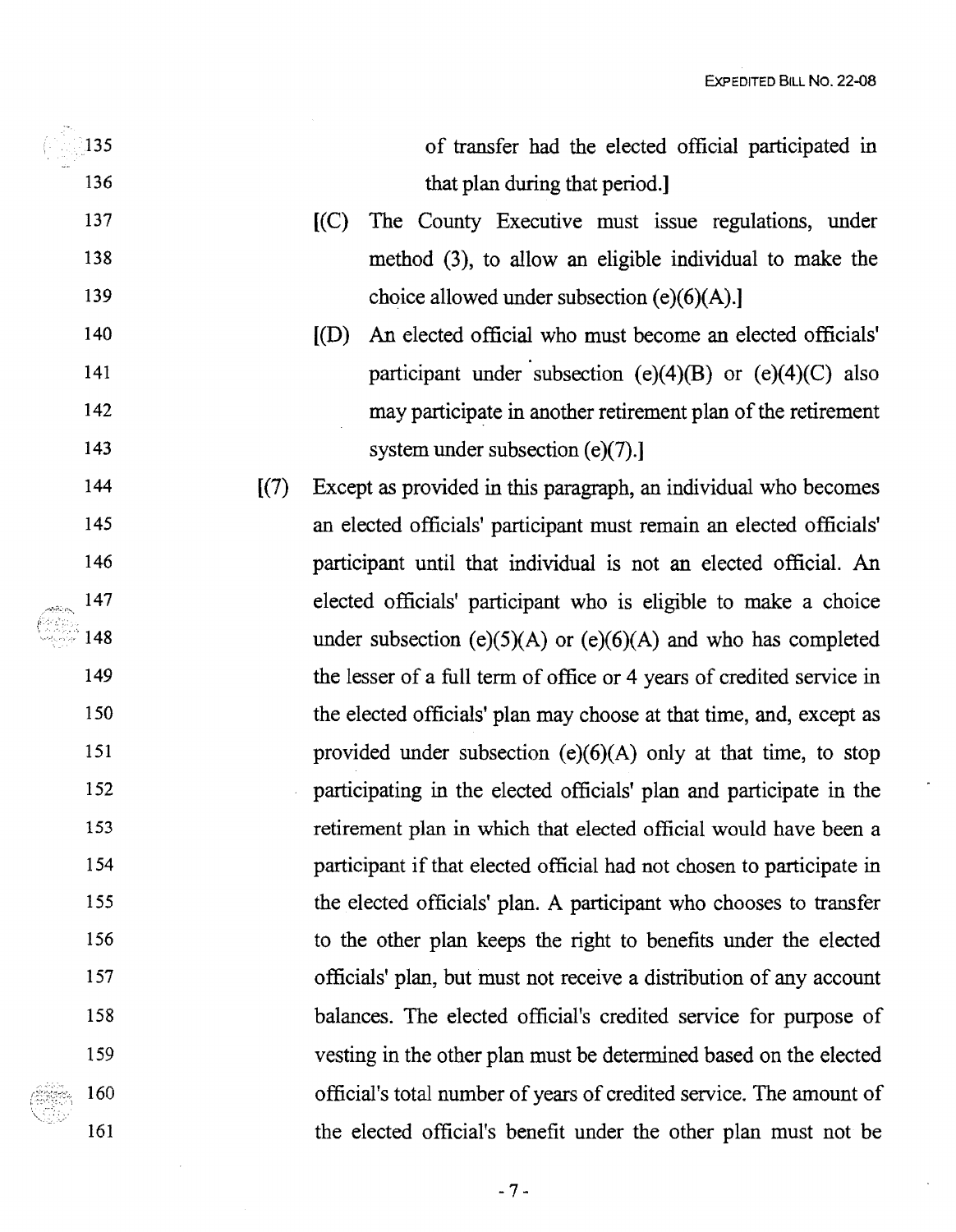$\hat{\mathcal{A}}$  $\bar{z}$ 

| 162 |     | increased by the elected official's credited service earned while        |  |  |  |  |  |
|-----|-----|--------------------------------------------------------------------------|--|--|--|--|--|
| 163 |     | the elected official participated in the elected official's plan. If an  |  |  |  |  |  |
| 164 |     | elected official stops participating in the elected officials' plan,     |  |  |  |  |  |
| 165 |     | the elected official's disability retirement benefit must still be       |  |  |  |  |  |
| 166 |     | determined under the article VI disability benefits program. If an       |  |  |  |  |  |
| 167 |     | elected official stops participating in the elected officials' plan,     |  |  |  |  |  |
| 168 |     | the elected official's retirement benefit under the other plan must      |  |  |  |  |  |
| 169 |     | be determined using the regular earnings of the elected official         |  |  |  |  |  |
| 170 |     | during the applicable periods immediately before the end of the          |  |  |  |  |  |
| 171 |     | elected official's employment with the County.]                          |  |  |  |  |  |
| 172 |     | [(8)] (6)<br>*<br>∗                                                      |  |  |  |  |  |
| 173 | (f) | Membership groups and eligibility. Any full-time or part-time employee   |  |  |  |  |  |
| 174 |     | is eligible for membership in the appropriate membership group           |  |  |  |  |  |
| 175 |     | [outlined below] if the employee meets all of the requirements for the   |  |  |  |  |  |
| 176 |     | group:                                                                   |  |  |  |  |  |
| 177 |     | (1)<br>Group A: An employee, elected official, or appointed official not |  |  |  |  |  |
| 178 |     | eligible for membership in another group is a group A member.            |  |  |  |  |  |
| 179 |     | An employee who otherwise would be eligible for membership in            |  |  |  |  |  |
| 180 |     | group A must participate in the Retirement Savings Plan if the           |  |  |  |  |  |
| 181 |     | employee:                                                                |  |  |  |  |  |
| 182 |     | begins, or returns to, County service on or after October 1,<br>(A)      |  |  |  |  |  |
| 183 |     | 1994 (except as provided in the last sentence of subsection              |  |  |  |  |  |
| 184 |     | $(e)(2)$ ;                                                               |  |  |  |  |  |
| 185 |     | is not represented by an employee organization;<br>(B)                   |  |  |  |  |  |
| 186 |     | does not occupy a bargaining unit position; and<br>(C)                   |  |  |  |  |  |
| 187 |     | is not an elected official [[(except as provided in<br>(D)               |  |  |  |  |  |
| 188 |     | subsection [(e)(4)(D)(ii)] $(e)(4)(D)$ .]]                               |  |  |  |  |  |

 $\sim 10^7$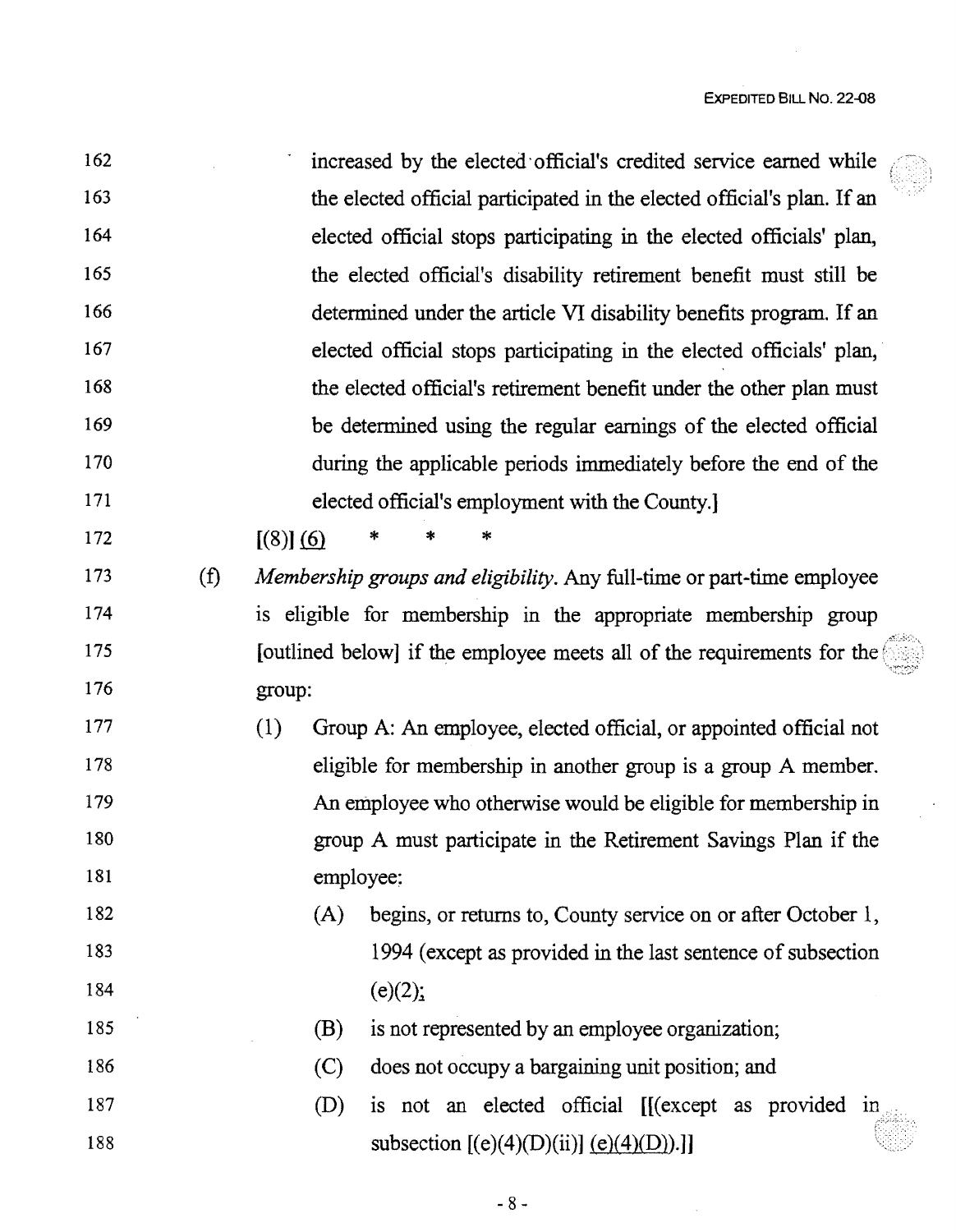·· .. ·::::189 \* \* \* 190 (4) Group E: The Chief Administrative Officer, the [director of the] 191 Council Staff Director, the hearing examiners, the County 192 Attorney and each head of a principal department<sup>[1]</sup>, <u>or</u> office [or 193 agency] of the County government, if appointed to [such] that 194 position before July 30, 1978, or a member having held such 195 position on or before October 1, 1972. Any sworn deputy sheriff 196 and any County correctional staff or officer as designated by the 197 Chief Administrative Officer. Any group E member who has 198 reached elective early retirement date may retain membership in 199 group E [in the event of transfer] if the member transfers from the 200 position which qualified the member for group E. Any group E 201 member who is temporarily transferred from the position which  $\sim$ 202 qualified the member for group E may retain membership in 203 group E as long as the temporary transfer from the group E 204 position does not exceed 3 years. Notwithstanding the foregoing 205 provisions in group E, any employee who is eligible for 206 membership in group E must participate in the retirement savings 207 **plan under Article VIII if the employee:**  $208$  \* \* \* \*

209 (6) Group G: Any paid firefighter, paid fire officer, and paid rescue 210 service personnel. Any group G member who has reached 211 elective early retirement date may retain membership in group G 212 [in the event of transfer] if the member transfers from the position 213 which qualified the member for group G. Any group G member 214 who is temporarily transferred from the position which qualified 215 the member for Group G may retain membership in group G as

 $-9-$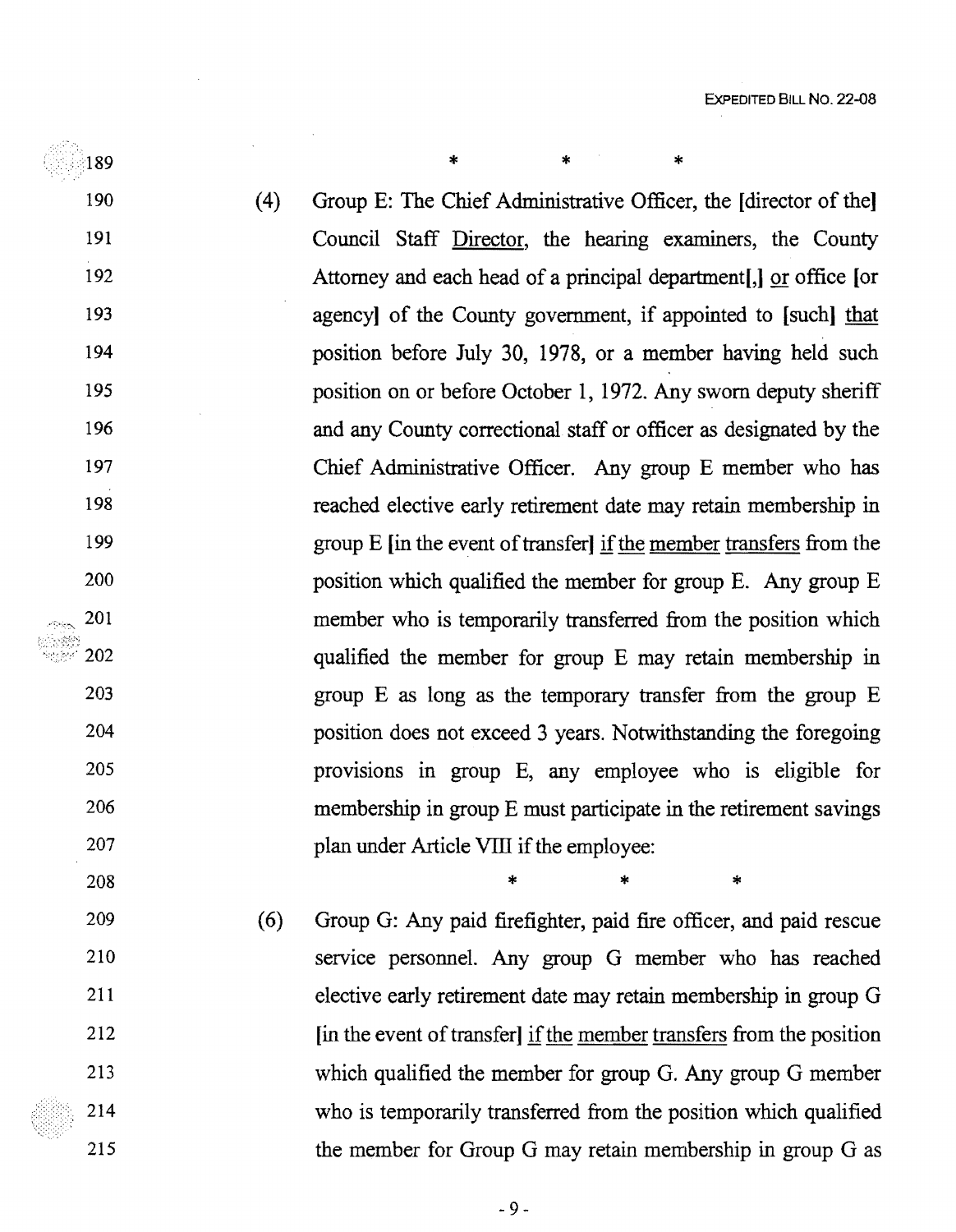$\hat{\mathcal{S}}$  is

| 216 |     | long as the temporary transfer from the group G position does not         |
|-----|-----|---------------------------------------------------------------------------|
| 217 |     | exceed 3 years. Notwithstanding the foregoing provisions in               |
| 218 |     | group G, any employee who is eligible for membership in group             |
| 219 |     | G must participate in the retirement savings plan under Article           |
| 220 |     | VIII if the employee:                                                     |
| 221 |     | *<br>×<br>*                                                               |
| 222 |     | 33-41. Credited service.                                                  |
| 223 | (a) | Member's credited service.                                                |
| 224 |     | ∗<br>*                                                                    |
| 225 |     | (2)<br>However, credited service earned while an individual is a          |
| 226 |     | participant in the elected officials' plan must be used only for the      |
| 227 |     | purposes described in [section] Section 33-37(e) and [section]            |
| 228 |     | Section 33-55A. Credited service earned while an individual is a          |
| 229 |     | participant in the retirement savings plan under Article VIII must        |
| 230 |     | be used only as provided in Section 33-37(i)                              |
| 231 |     | *<br>*<br>*                                                               |
| 232 | (f) | Use of sick leave for credited service. An employee [whose retirement is  |
| 233 |     | effective on or after May 1, 1970, or who becomes vested on or after      |
| 234 |     | October 1, 1971, must receive credit toward retirement for any            |
| 235 |     | accumulated sick leave, up to a maximum of 4,224 hours. Each 176          |
| 236 |     | hours of accumulated sick leave is equal to 1 month of credited service.  |
| 237 |     | Accumulated sick leave totaling less than 11 days must not be credited    |
| 238 |     | for retirement purposes. Accumulated sick leave totaling 11 to 22 days    |
| 239 |     | must be credited as 1 month of service for retirement purposes. An        |
| 240 |     | employee who transfers to the retirement savings plan must receive        |
| 241 |     | credit toward retirement under the optional plan or integrated plan under |
| 242 |     | Section 33-37(i) for the employee's accumulated sick leave.               |

 $\sim$   $\sim$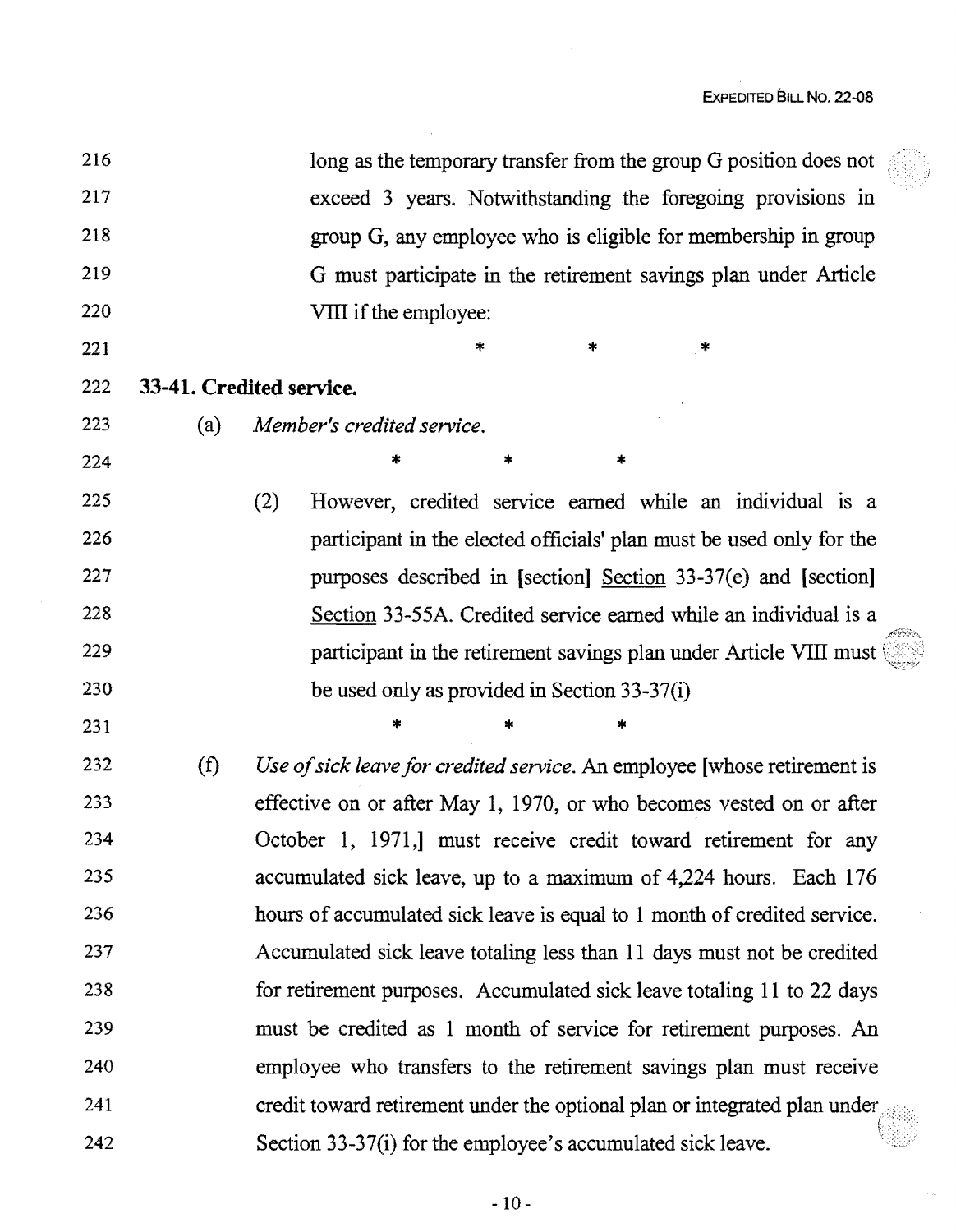| 243 |            |                                               |                    | $\ast$ | $\ast$ | $\star$                                                   |                                                                      |
|-----|------------|-----------------------------------------------|--------------------|--------|--------|-----------------------------------------------------------|----------------------------------------------------------------------|
| 244 | $33 - 128$ |                                               | <b>Definitions</b> |        |        |                                                           |                                                                      |
| 245 |            |                                               | *                  |        | *      | *                                                         |                                                                      |
| 246 | (j)        | Employee means an employee of the County who: |                    |        |        |                                                           |                                                                      |
| 247 |            | (1)                                           |                    |        |        |                                                           | participates in the retirement savings plan under this Article or in |
| 248 |            |                                               |                    |        |        | the elected officials' plan under Article III; and        |                                                                      |
| 249 |            | (2)                                           |                    |        |        | is regularly scheduled to work 20 hours or more per week. |                                                                      |
| 250 |            |                                               |                    | *      |        | *                                                         |                                                                      |

251 Sec. 2. Transition

252 An individual who was an active member of a County retirement plan 253 immediately before becoming an elected official, and who was required to participate 254 in the elected officials' plan, may make a one time election to continue to participate . 255 in the retirement plan the individual participated in immediately before becoming an 256 elected official. The individual's account balance must be transferred to the 257 retirement plan in which the individual is resuming membership. The individual 258 must contribute to the plan any accumulated contributions the individual would have 259 made had the individual continued participation in that plan after deducting the 260 individual's participant contributions made to the elected officials' plan. The 261 individual must have no interest in the County elected official contributions made on 262 the individual's behalf. The individual must continue participation as if the 263 individual had not participated in the elected officials' plan.

### 264 Sec. 3. Expedited Effective Date.

265 The Council declares that this legislation is necessary for the immediate 266 protection of the public interest. Section 2 is effective on December 1, 2006. The 267 rest ofthis Act takes effect on the date on which it becomes law.